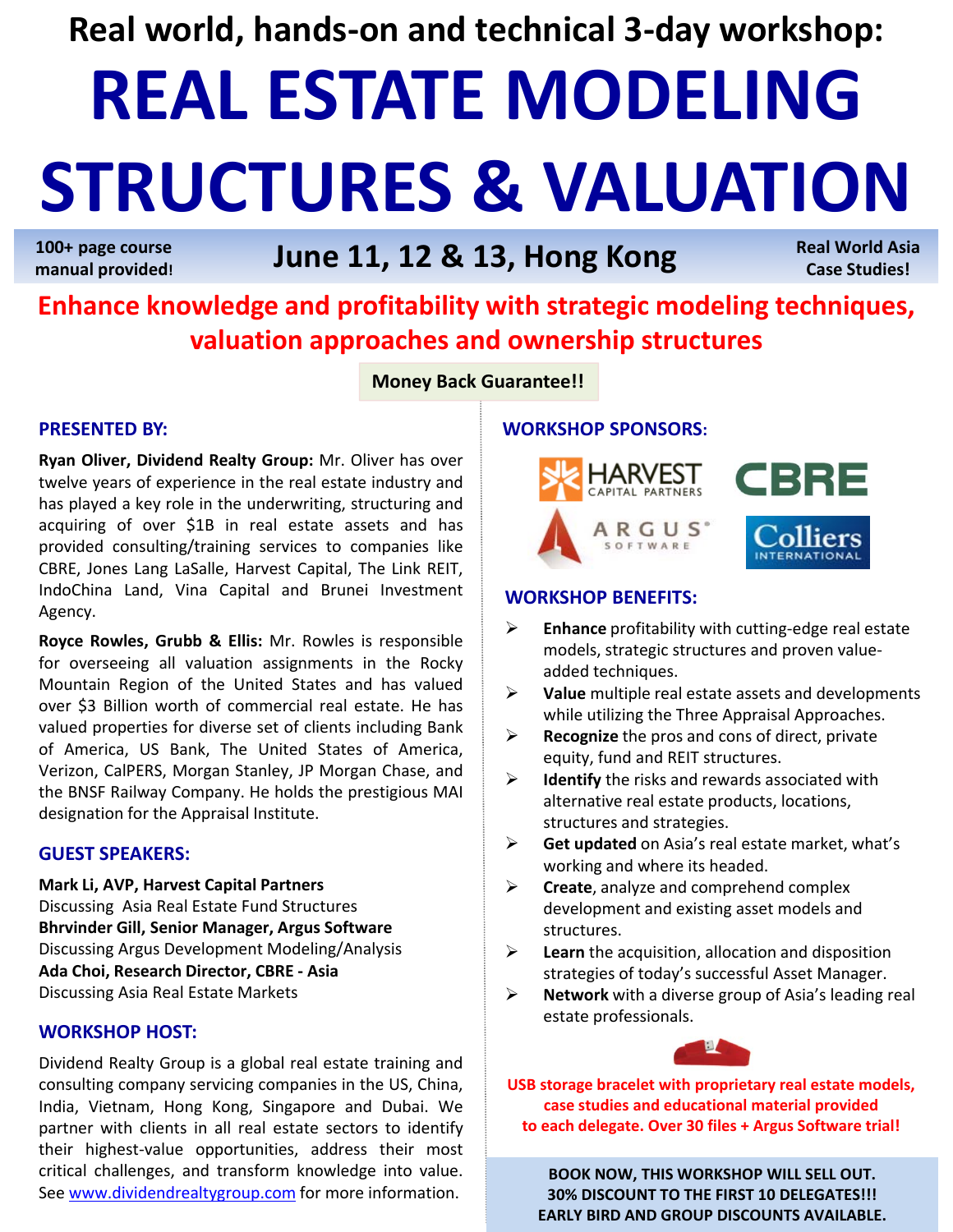# **REAL ESTATE MODELING STRUCTURES & VALUATION**

# Sponsored by:









## **WHY YOU SHOULD ATTEND**

Real Estate Modeling, Structure and Valuation or the lack thereof, is literally making and breaking real estate deals and organizations worldwide. On a global scale, the competition and demand for real estate is fierce. In order to stay ahead of the pack, you must understand the latest modeling, structuring and valuation techniques.

In this workshop you will learn cutting edge methods and strategies specific to Asia real estate modeling, structures and valuation. You will learn to look at future investments and your current portfolio with increased discipline, vision and perspective. In just 3 days, you will learn:

- $\checkmark$  How to create, audit and enhance real estate models.
- $\checkmark$  How to start and manage private equity, REITs, Funds and other real estate ownership structures.
- $\checkmark$  How to enhance deal and portfolio returns through strategic equity and debt structures and allocation.
- $\checkmark$  How to choose the optimal target return given the perceived risk.
- $\checkmark$  How to value land, income producing, strata title and ground up mixed use developments.
- $\checkmark$  How to time the real estate market for increased profit potential.
- $\checkmark$  How to obtain, analyze and and use real estate data to create accurate assumptions.



Property Advisors

#### **YOUR TRAINERS**

**Ryan Oliver, Dividend Realty Group:** Mr. Oliver has over twelve years of experience in the real estate industry and has played a key role in the underwriting, structuring and acquiring of over \$1B in all real estate asset types. He has worked closely with company executives in the underwriting and structuring of complex real estate transactions that involved joint venture equity, mezzanine debt, bonds, tax credits and other non‐conventional financing sources. As president of Dividend Realty Group, LLC, an international real estate training and consulting firm, Mr. Oliver has provided consulting services to companies like CB Richard Ellis, Jones Lang LaSalle, Harvest Capital, The Link REIT, IndoChina Land, Vina Capital and Brunei Investment Agency. Mr. Oliver has a Bachelor's degree in Business Finance from Brigham Young University and a Master's Degree in Real Estate from the University of Denver.

**Royce Rowles, Grubb & Ellis:** Mr. Rowles is responsible for overseeing all valuation assignments in the Rocky Mountain Region of the United States for Grubb and Ellis Landauer, the third largest appraisal firm in the United States. He holds the prestigious MAI designation from the Appraisal Institute. Mr. Rowles has valued over \$3 Billion worth of commercial real estate globally. Assignments include real estate valuation including single asset and portfolio valuation, market analysis, feasibility studies, lease and cost analysis, highest and best use studies, rent analysis, litigation support, insurance valuation, bankruptcy support and discounted cash flow analysis. Mr. Rowles has valued properties for various clients including Bank of America, US Bank, The United States of America, Verizon, CalPERS, Morgan and Stanley, JP Morgan Chase, and BNSF Railway Company.

#### **YOUR GUEST SPEAKERS**

**Ada Choi, Director, CBRE:** Ms. Choi's role is to coordinate research functions across the region, and to produce regional research publications to analyse the latest market and industry trends. She acts as the leader of real estate capital market analytics within the Research team to assist the delivery of research-based strategic advice to key real estate investment clients. She has been involved in many different aspects of implementing new research initiatives such as CBRE Asia Pacific MarketView, REITs Around Asia publications and construction of the CBRE Asia Office Rental Index.

**Mark LI, AVP, Harvest Capital:** Mr. Li is currently serving as the Assistant Vice President of Harvest Capital Partners, a China‐focused real estate fund manager. His responsibilities include investment product formation, capital raising, investor coverage and business development. He was actively involved in the capital raising of the recent \$500M+ China retail real estate funds launched by Harvest Capital.

**Bhrvinder Gill, Senior Manager, Argus Software:** Mr. Gill is the Senior Manager at Argus Software (Asia) the Global Technology Leader for Real Estate Solutions. He has served clients in the real estate IT sector with exposures to various real estate structures (REITS, Unlisted Funds – Open and Closed Ended, Pension and Sovereign Funds). As a result Mr. Gill has particular strength in the implementation, configuration and training of Argus Valuation DCF, Argus Developer, Argus Enterprise, Argus Asset Management (DYNA), Argus CRM.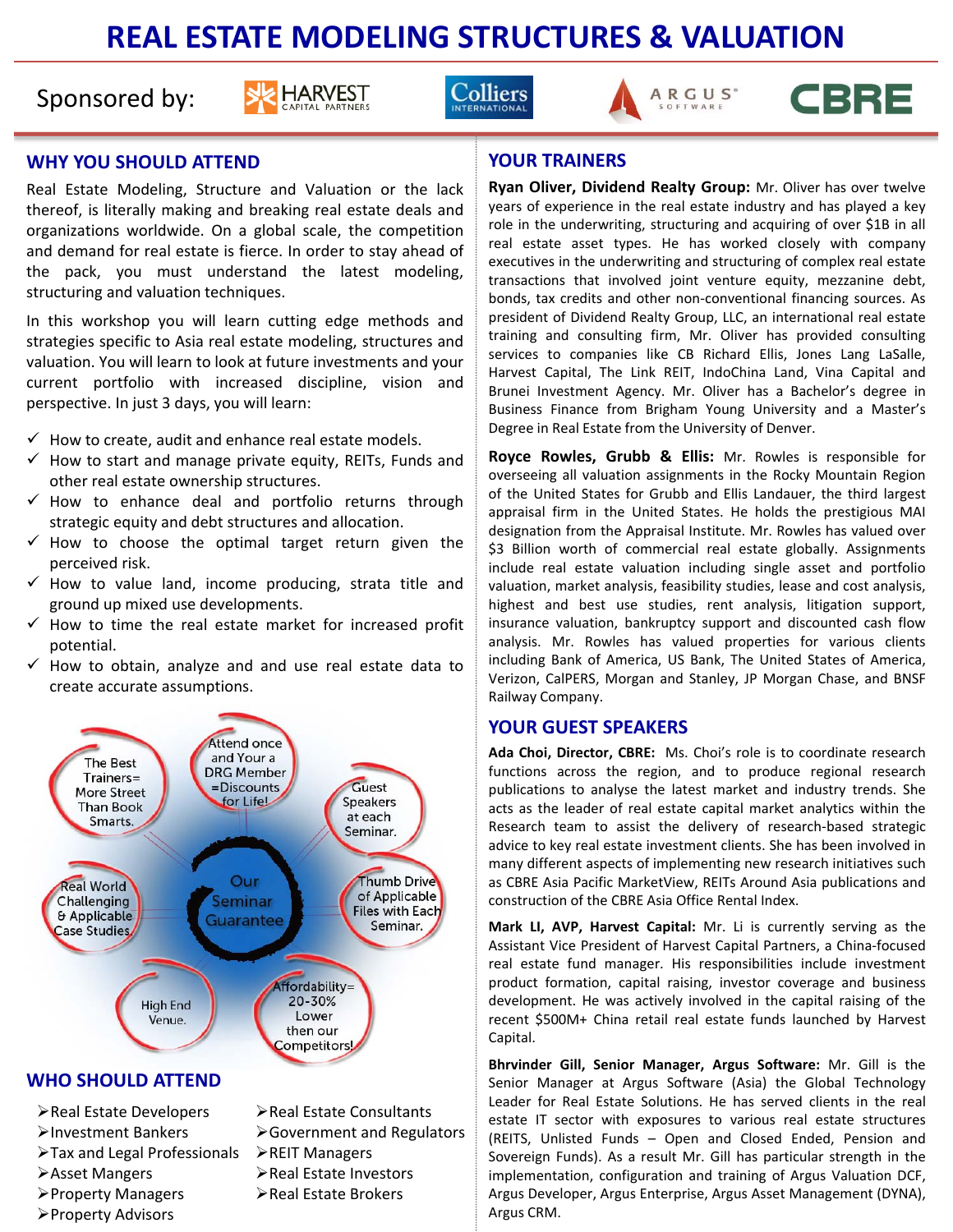# **REAL ESTATE MODELING STRUCTURES & VALUATION**

Sponsored by:









Case Study!

**WORKSHOP AGENDA For questions or to set up <sup>a</sup> call with one of the**

**trainers, email info@dividendrealtygroup.com**

## *DAY 1 – REAL ESTATE VALUATION*

- 1. Real Estate Life Cycle
	- a) Being One of The First to Know
	- b) Profit Strategies in Life Cycle Phase
	- c) Timing the Sale
	- d) When to Build
- 2. Real Estate Economics
	- a) Supply & Demand Analysis
	- b) Essential Indicators
	- c) Direct and Indirect Forces
	- d) What We Have Learned
- 3. Supply & Demand
	- a) Over vs. Under Supply
	- b) Development Pipeline
	- c) Vacancy and Absorption
- 4. The Three Appraisal Approaches
	- a) Market Approach
	- b) Cost Approach
	- c) Income Approach
- 5. Market Research
	- a) Accessing Market Comparables
	- b) Where to Find Market Returns
	- c) Risk Premium Spreads
	- d) Trends, Rents, Absorption, etc….
- 6. Highest & Best Use
	- a) Asset Class Review
	- b) Choosing the Best Use
	- c) Changing to the Best Use
- 7. Land Residual Valuation
- 8. Obsolescence and Depreciation
- 9. Valuation Tools
	- a) Microsoft Excel
	- b) Argus Software Overview
- 10. Assumption Integrity

## *DAY 2 – REAL ESTATE MODELING*

- 1. Existing Asset Modeling Overview
	- a) The Operating Statement b) The Cap Rate & IRR
- Study

Study

Case Study!

- c) Profiling the IRR
- d) Discounted Cash Flow Analysis (DCF)
- e) Gross and Net Present Value
- f) Profitability Index & Equity Multiple
- g) Lender Ratios
- h) Break Even Analysis
- i) Investor Ratios and Multipliers
- j) Leasing and Capital Costs
- 2. Value Add & Distress Modeling
	- a) Risk vs. Return vs. Reward
	- b) Return on Cost Analysis
	- c) Value Add Techniques
- 3. Development Modeling
	- a) Underwriting Components
	- b) Land Residual Analysis
	- c) Is Development Justifiable?
	- d) Back of the Envelope
	- e) Mixed Use Strategy and Modeling
- 4. Asset Management Modeling
	- a) Combining Actual with Projected Cash Flows
	- b) Forecasting and Budgeting
	- c) Asset Management Value Enhancement
	- d) Strategic Planning and Alternatives
	- e) Sell vs. Hold Analysis
- 5. Portfolio Modeling
	- a) Portfolio Modeling Techniques
	- b) Arriving at the Optimal Portfolio
	- c) Portfolio Allocation and Strategy
- 6. Spreadsheet Auditing and Integrity
	- a) The Model Audit Process
	- b) How to "Fool Proof" Your Models
- 7. Scenario Analysis
	- a) The Right Scenarios
	- b) Excel Scenario Tables
- 8. Excel Tips and Tricks

## *DAY 3 – REAL ESTATE STRUCTURES*

- 1. Debt Structures
	- a) The Asset vs. The Sponsor
	- b) Calculating Payments, Loan Sizing
	- c) Debt Coverage, Loan to Value, Loan Constant and Lender IRR
	- d) Identifying Risks in Borrower Proforma
	- e) Making Changed to Borrower Proforma
	- f) Reserves and Escrows
	- g) Recourse vs. Non‐Recourse
	- h) Traditional Debt
	- i) Bridge / Mezzanine /Development Debt
	- j) Securitized (CMBS)
	- k) Lender Negotiation Tactics

# *(Agenda continues on next page)*